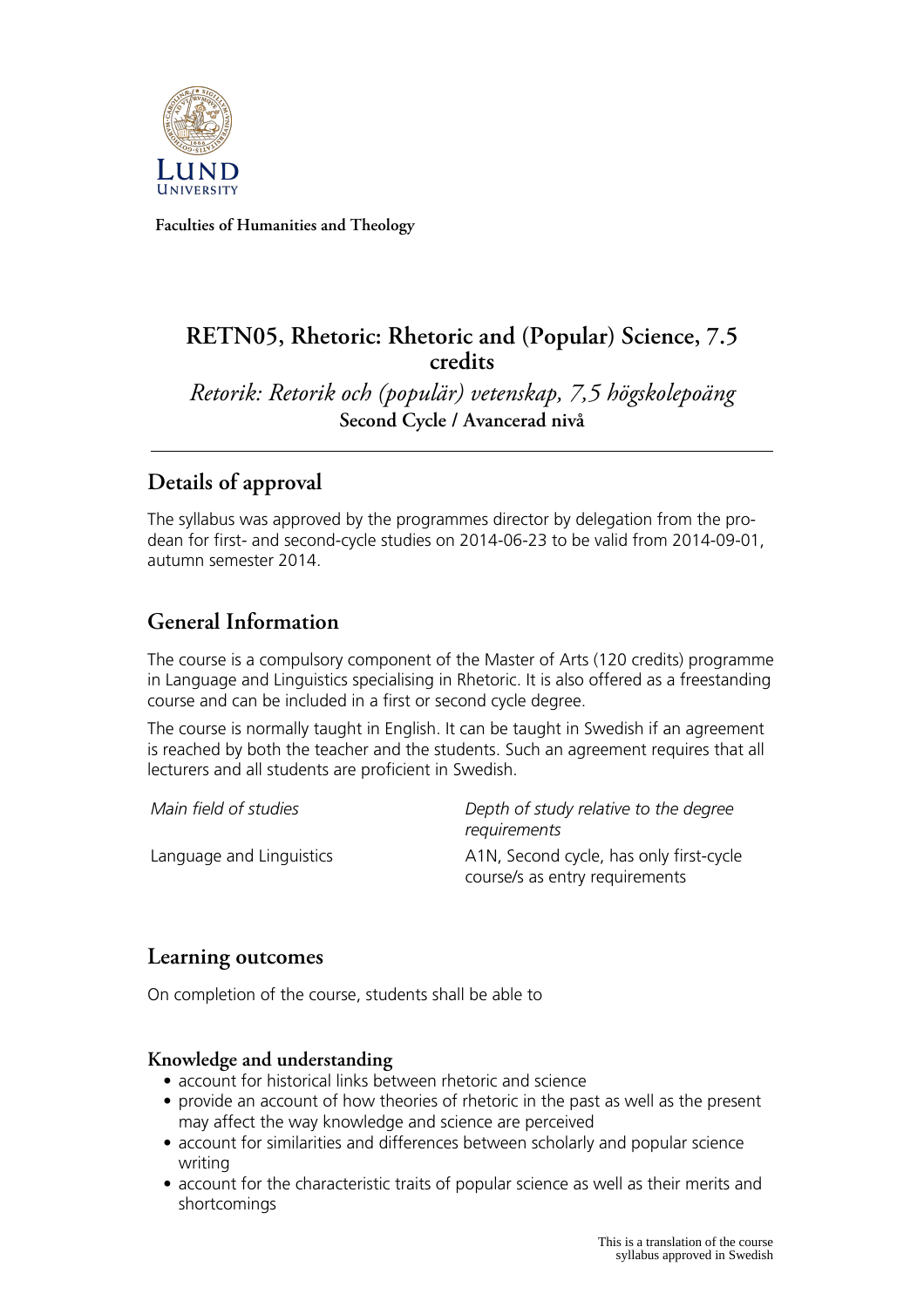### **Competence and skills**

- use awareness of rhetoric and reflection to write popular science texts
- clearly present and discuss in speech and writing different schools of rhetorical theory within the field of rhetoric and science
- analyse scholarly and popular science texts from a rhetorical perspective

### **Judgement and approach**

- argue for an individual view of knowledge based on the discipline of rhetoric
- assess different approaches of the theory of rhetoric to the links between rhetoric and science and critically discuss the implications of these approaches for perceptions of knowledge and science at both a societal and individual level.

## **Course content**

The course provides specialisation in rhetorical theories on rhetoric and science, based on the student's first-cycle studies.

It focuses on rhetorical theory and major emphasis is placed on practical application of theory.

## **Course design**

The teaching consists of (approximately 5) seminars on specific topics, concerned, among other things, with persuasion in scientific disciplines.

Unless there are valid reasons to the contrary, participation is compulsory in seminars. Students who have been unable to participate due to circumstances such as accidents or sudden illness will be offered the opportunity to compensate for or re-take compulsory components. This also applies to students who have missed teaching because of activities as a student representative.

### **Assessment**

The assessment is based on the students' active participation in (5) seminars, composition of a reading journal (critical and scientifically informed reflections on and assessment of the required reading) and submission of a further three written assignments.

*Subcourses that are part of this course can be found in an appendix at the end of this document.*

## **Grades**

Marking scale: Fail, Pass, Pass with distinction. The grades awarded are Fail, Pass or Pass with Distinction.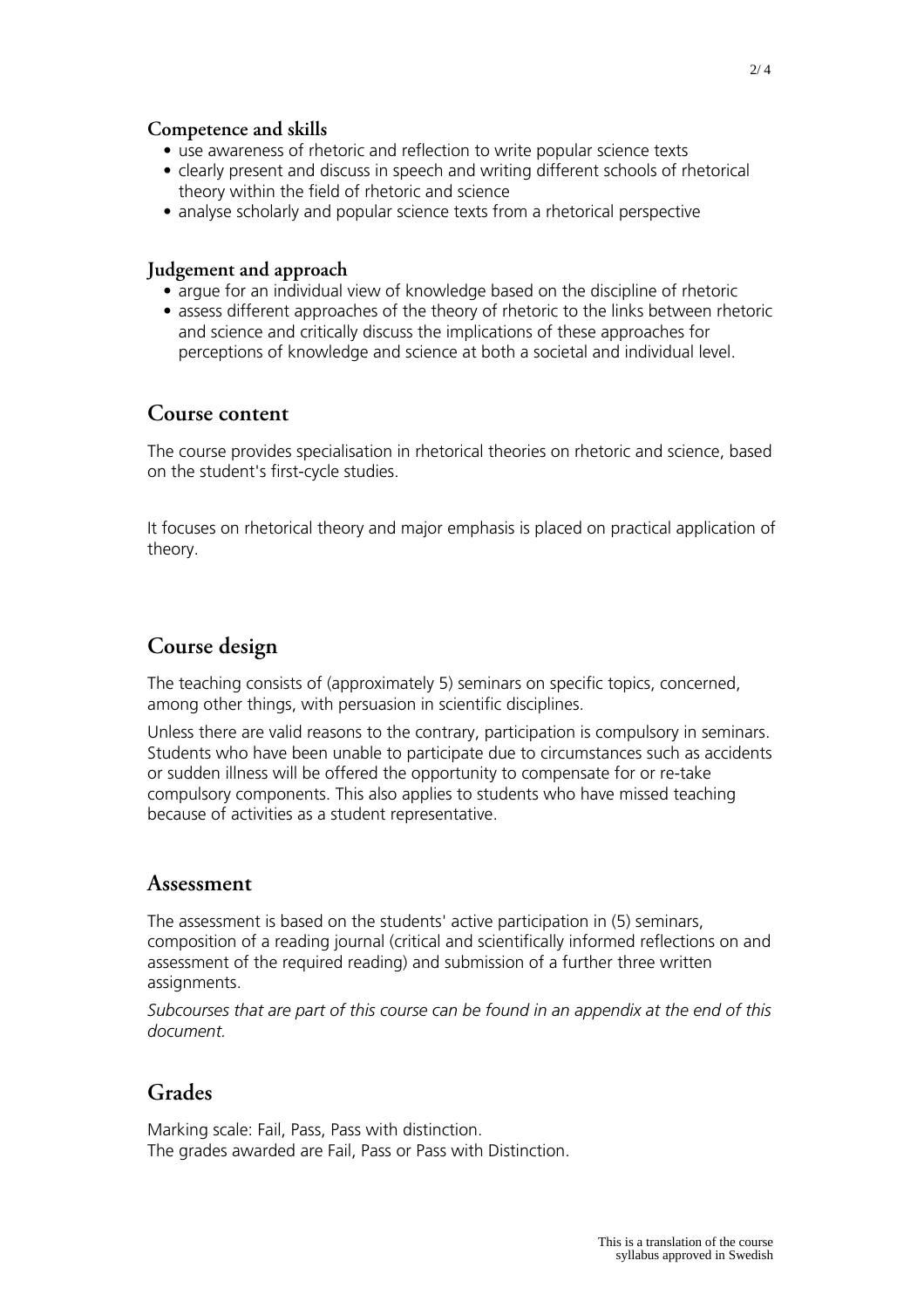## **Entry requirements**

To be admitted to the course, the students must have a Bachelor's degree in the Humanities or Social Sciences and English B or the equivalent.

# **Further information**

The course is offered at the Centre for Languages and Literature and/or Department of Communication and Media, Lund University.

The credits allocated for course content that in whole or in part is commensurate with another course can only be credited once for a degree. For further details see the current registration information and other relevant documentation.